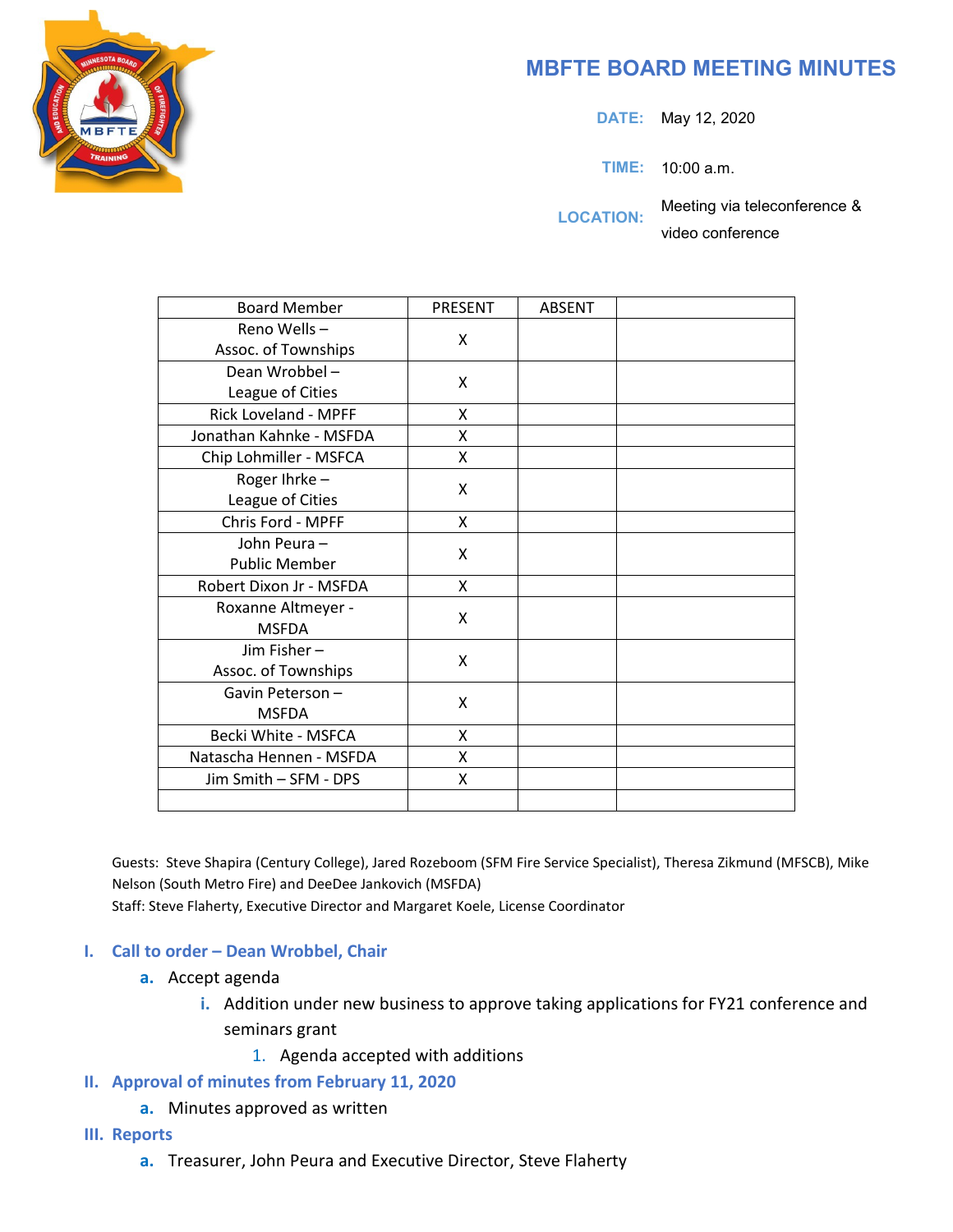- **i.** The financials are in order
	- **1.** Base budget \$4.265 for FY20
		- **a.** \$3.1 still unexpended, we are still early for the fire service to submit reimbursements
		- **b.** We will not know rollover until close books on FY20
- **ii.** FSA balance, Dean Wrobbel
	- **1.** FSA is running ahead in collections, than in the past collection year
- **b.** Executive Director, Steve Flaherty
	- **i.** COVID update
		- 1. Governor order
			- a. Executive order pushed license renewal to  $1/1/2021$  for new firefighters that have not been able to meet the continuing education requirement
			- b. DNR requested MBFTE/SFMD to weigh in on live burn permits, the recommendation from SFMD/MBFTE was to not issue permits during the COVID
			- c. Governor order clarification for exemption for firefighters to do skill based testing with the direction to maintain social distance protocol
	- **ii.** Target Solutions pilot program update
		- **1.** 40 departments are up and running with the pilot program
		- **2.** Target Solutions gave tutorial webinars four nights in a row for about half hour each for all pilot departments and MBFTE staff
		- **3.** Once we get feedback from the pilot departments, Target Solutions feels we will be ready to roll the program out statewide as early as September
		- **4.** Departments can work direct with Target Solutions on the full suite program costs, that is not part of our contract
	- **iii.** Leadership course update
		- **1.** We had positive feedback moving the course from Camp Ripley to hotels. Several brought families to enjoy the hotel amenities while they were in class
			- **a.** We came in \$6000 under budget for the program costs
	- **iv.** Update on reimbursements
		- **1.** RFR
			- **a.** We are early yet, COVID will impact departments using their reimbursements
			- **b.** We are in the first year of the biennium so the funding not used will roll into next fiscal year
			- **c.** Sourcewell is having a positive impact on region five with that extra funding
		- **2.** Staff
			- **a.** We are communicating with the fire service every day and functioning well remotely
		- **3.** Qualified Instructors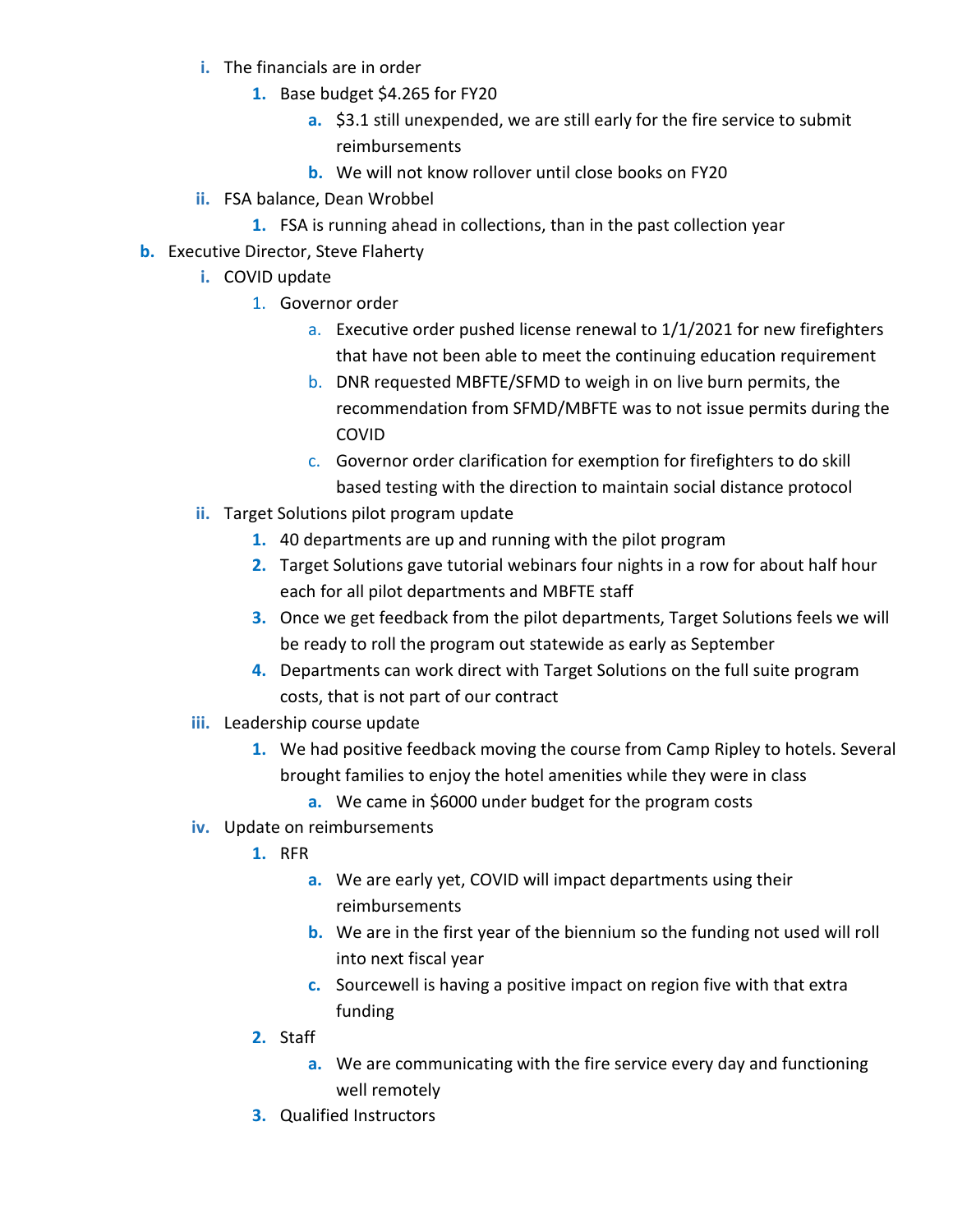- **a.** We are working on the incomplete applicants to get their applications completed
- **c.** Executive Committee, Chair Dean Wrobbel
	- **i.** We had a meeting on April 28<sup>th</sup> with discussion on the funding for special projects that could not take place this fiscal year due to COVID pandemic
		- **1.** Conference & Seminars, Live Burn, NFPA1001
			- **a.** The committee agreed with rolling the funds over to FY21 for these projects due to postponing events and training not being able to be conducted during the COVID pandemic stay at home emergency
			- **b.** We discussed the presentations for special funding requests for one time appropriation from the FSA that were brought forward
				- **i.** The committee agreed to move these forward to the board for approval, that MBFTE request funding on their behalf from the FSAC and if they are not granted MBFTE would then consider under their budget, if funding is available
		- **2.** The committee agree to move to the board for approval, MBFTE asking for one time appropriation to get the per firefighter award to \$200 per firefighter
		- **3.** The Board Chair is working with the Fire Marshal to try and find out how we can change the language in legislation regarding video conference for meetings after the emergency order has been lifted due to the COVID pandemic
- **d.** Training Committee, Chair Dean Wrobbel
	- **i.** Presentations for one time appropriation through FSA
		- **1.** DNR \$220,250
			- **a.** 5 sessions of courses L380, L381, L481
		- **2.** Gasaway Safety Solutions
			- **a.** \$48,000
				- **i.** 12 speaker virtual training lecture series
					- **1.** Nationally recognized speakers and recorded on a learning management system and be out there for 30 days
			- **b.** \$115,150
				- **i.** 5 consecutive programs throughout five regions of live nationally recognized speakers
					- **1.** \$25,000 optional cost for video-graph & edit live sessions to offer online
		- **3.** MnFIRE \$750,000
			- **a.** Funding to complete the basic MnFIRE Awareness Training for every firefighter in the state
- **e.** Licensing Coordinator, Margaret Koele
	- **i.** License renewal totals
		- **1.** 4120 total from website with 141 unaffiliated with departments, but with new legislation those cannot renew unless affiliated with a fire department
		- **2.** 3984 is the total licenses of those affiliated with departments renewals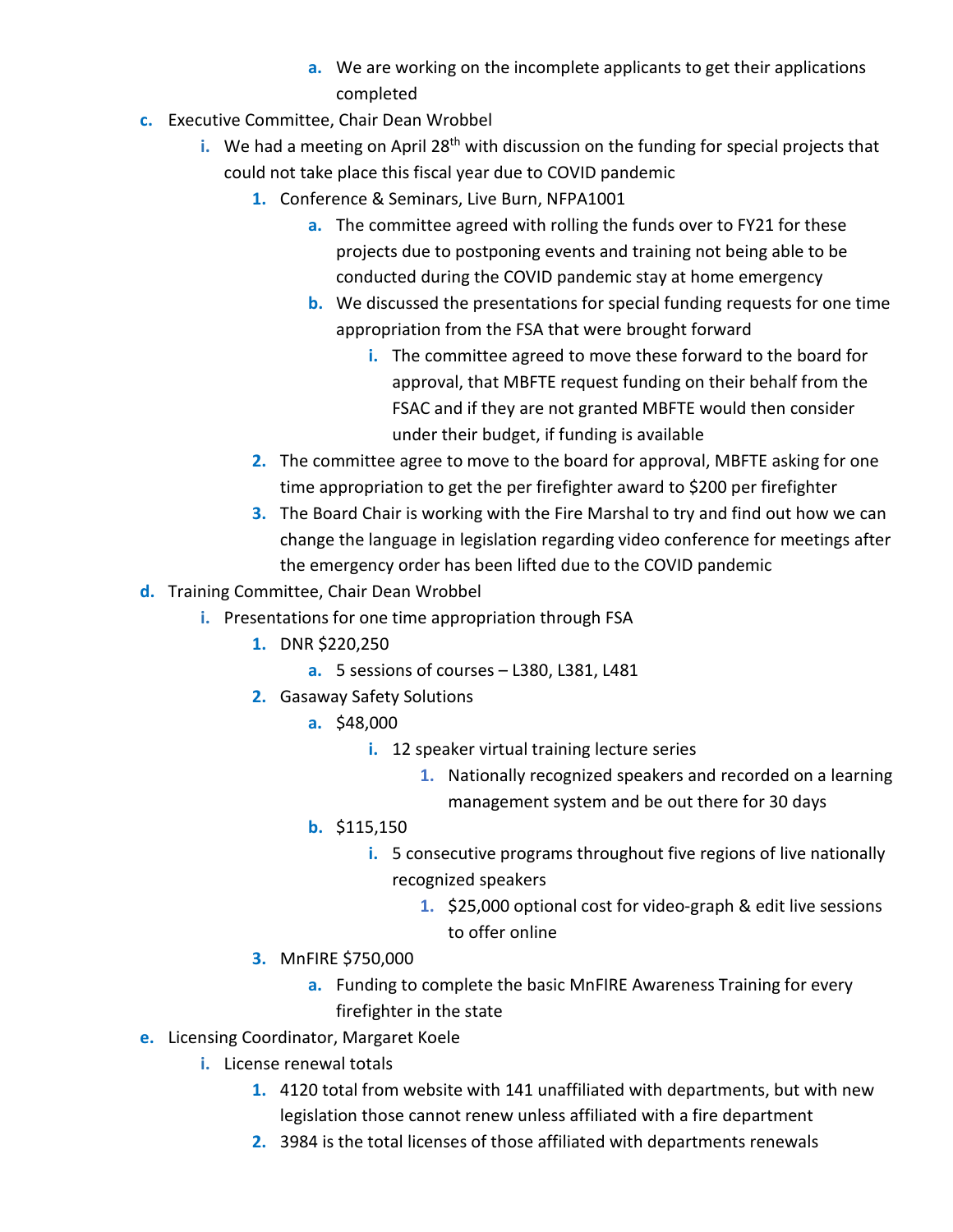- **a.** 1714 completed
- **b.** 2271 still need to renew
- **ii.** Roster collections
	- **1.** 642 still outstanding
	- **2.** 134 rosters collected
- **f.** Fire Service Specialist Report (FSS)
	- **i.** We are working more virtual with the COVID and with the personal attention they have reached out to each department, which has been positive with communication through this emergency order
	- **ii.** They all have been helping staff the emergency communications center
	- **iii.** All FSS have been working with the MSFCA COVID 19 task force and getting PPE out to departments as shipments come in
	- **iv.** FSS will also be helping reach out to departments on roster collections and reminding them to use their reimbursement funding before the deadline
	- **v.** MBFTE has been one of the top items of discussion as they communicate with departments

### **IV. Public comment**

- **a.** No public comment
- **V. Old business**
	- a. No old business
- **VI. New business**
	- a. Governor order on training clarification Marshal Jim Smith
		- **i.** EMS/EMR/First Responder and/or skills training is available and can continue as long as they practice social distancing according to guidelines
			- 1. We are not the authority, the departments will need to go to their AHJ or governing authority to make sure it is alright to do training
			- 2. What is the difference between social distance on the apparatus floor doing classroom training or having a station meeting
				- a. Technically you can do training but not a meeting
				- b. Before and after the training social distancing still needs to be upheld and done responsibly

# **b.** Fire Safety Account strategy for 1-time funding FY21

- **i.** Recommendation from training committee
	- **1.** DNR \$220,250
	- **2.** Gasaway Safety Solutions
		- **a.** \$48,000 (12 virtual speakers)
	- **3.** MnFIRE \$750,000
		- **i.** Reno Wells motion to request one time appropriation funding from FSAC on behalf of these three organizations for training, John Peura second motion, motion carried with all present board members approving
	- **4.** MBFTE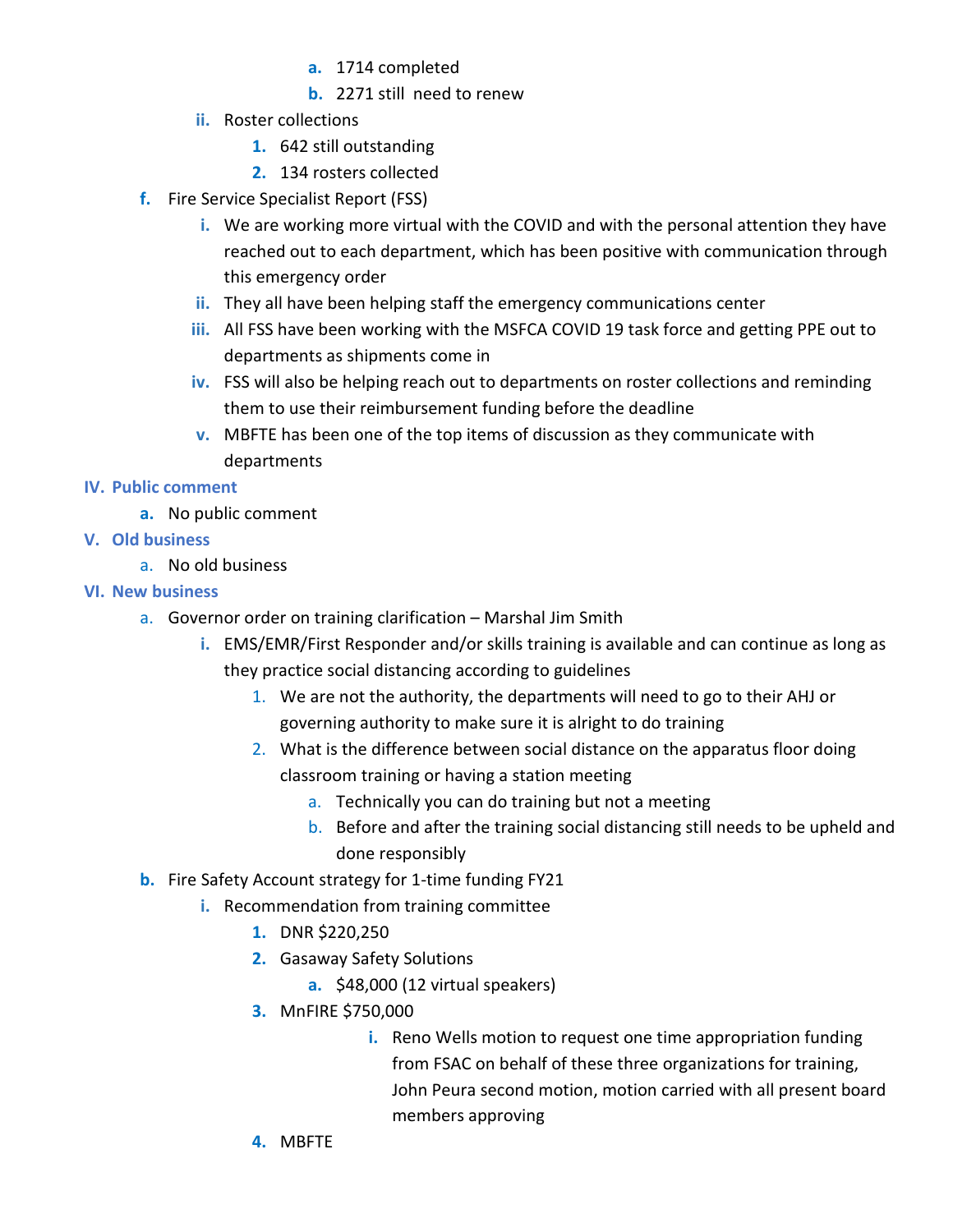- **a.** \$2.354 million to meet \$200 per firefighter
	- **i.** Natascha Hennen motion to request one time appropriation funding from FSAC for \$2.354 million to get to \$200 per firefighter, Jim Fisher second the motion, motion carried with all present board members approving
- **5.** Target Solutions will be requested as a base budget increase to \$4.5 million for MBFTE in August at the FSAC meeting (\$235,000 increase)
	- **a.** Rick Loveland motion to approve requesting a base budget increase of \$235,000 from FSAC in August to cover Target Solutions and add to MBFTE budget, John Peura second the motion, motion carried with all present board members approving
- **c.** Leadership Course
	- **i.** Recommendation from the training committee to go to two cohorts in FY21
		- **1.** 64 on the waiting list and we need to move these people through the program before they retire or lose interest in the program
			- **a.** John Peura motioned to approve adding a second cohort of the Leadership Course in FY21, Natascha Hennen second the motion, motion carried with all present board members approving
- d. Budget during COVID
	- **i.** RFR funding that has not been used by each department
		- 1. Address this at the August board meeting when we know what is left and those departments that have not used all their funding
			- a. Margaret Koele will check on programming to carry over unused RFR funding by department
			- b. We will know more after MBFTE closes FY20 books
	- **ii.** Steve Flaherty explained we need to address the projects that needed to be completed this fiscal year and extend those funds to the next fiscal year
		- 1. Conference & Seminars
			- a. Reno Wells motioned to allow the funding to be moved for those it was granted, if the event was postponed due to COVID, to FY21, Rick Loveland second the motion, motion carried with all present board members approving
		- 2. Live burns
			- a. Natacha Hennen motioned to allow the funding to be moved for those on the live burn list, due to COVID, to FY21, Becki White second the motion, motion carried with all present board members approving
		- 3. NFPA 1001
			- a. Reno Wells motioned to allow funding for this program to roll to FY21 for those students that were unable to complete, due to COVID, Roger Ihrke second the motion, motion carried with all present board members approving